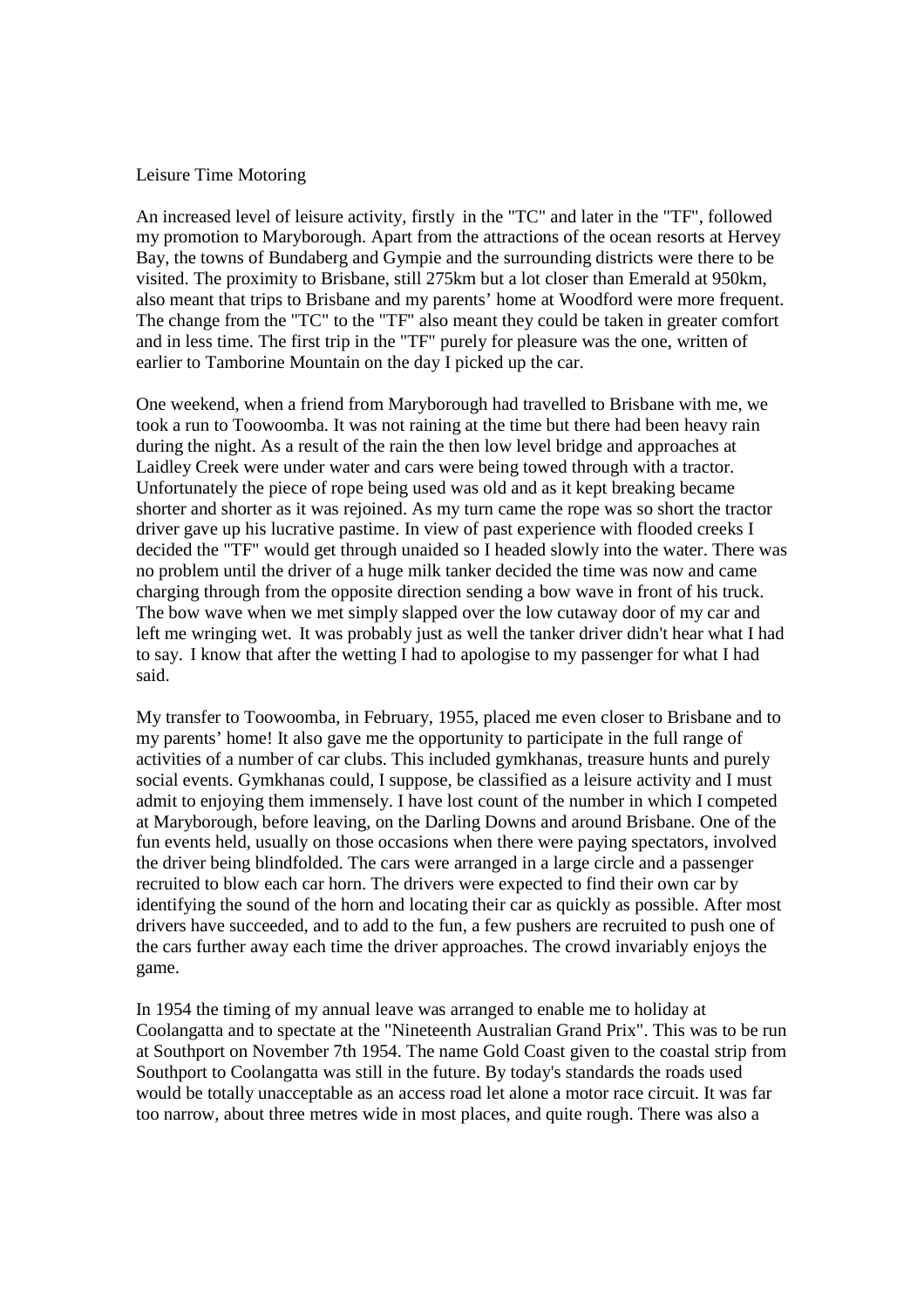narrow wooden bridge. Indeed one report of the event blames the roughness of the circuit for the crash which took Stan Jones, in the Maybach, out of the race when in the lead. Another report suggests that Jones had been "involved in a collision with Lex Davidson on an S-bend". The Maybach, a very special special, had been taken over from Charlie Dean after the 1951 races at Bathurst. Charlie Dean continued to develop the car for Stan Jones and later, fitted it with three S.U. carburettors with a bore of 2 3/16 inches (almost 5.56cm). In this form the car had achieved a speed of 141 mph (227 km/h) at Bathurst during the 1952 Australian Grand Prix and had been developed even further for the 1954 event. The engine had originally been fitted to a German half-track scout car captured in the Middle East during World War 2. The Maybach was extensively damaged in the crash at Southport but Stan Jones suffered only a cut lip.

The winner of the Grand Prix was A.N.Davidson in a HWM-Jaguar and Dick Cobden made the fastest lap of 3m 52.2s, a speed of 142.22 km/h. Other races were won by a Triumph TR2, a Jaguar XK120 and an Aston Martin DB2. To my disappointment MGs didn't do too well even though there were three supercharged MGs and two MG specials entered for the Grand Prix. One of the blown MGs was a "TD" the others were "TCs". An MG "TF" was entered in one of the supporting races. An MG had won Australian Grand Prix races in 1935, 1937, 1939 and 1947 but in the fifties they were no longer competitive. The specialised racing cars, many with engines of far larger capacity, being developed throughout the world were beginning to arrive in Australia. It was, just the same, a most enjoyable day of motor sport but for some reason I took only one photograph, a colour slide, of a Lancia Aurelia behind the pits. Same years later I tried to slipstream the Lancia down the circuit at Strathpine without success.

The Southport circuit was 9.17 km long on what is still public road. The pits were a grassy paddock on the north side of Ashmore Road near Campbell Street. The start/finish line was east of the pits on that part of Ashmore Road they called Redman Straight. A left turn, at what was once known locally as 4GG corner, took drivers into Bundall Road, which later changes name to become (Meyers) Ferry Road. Then followed the hard left turn into Benowa Road. After quite a few twists and turns another left turn took drivers back into Ashmore Road to the finish line. It you were to follow the same route in 1996 you would have to contend with numerous sets of traffic lights, a roundabout and travel in many places on a four lane road. You would also find the area almost completely built up with houses, office blocks, shops, shopping centres, industrial areas, a hotel and the council offices and the civic centre.

First prize in the Grand Prix was the "Handasyde Trophy" valued at \$300 and \$600 cash. There was also \$100 for the fastest lap and \$6.30 (Three Guineas) for the leader on each lap. The winner's mechanic was also to receive \$20 which wouldn't go far with a Bathurst pit crew. The winner of the first race on the day, "For racing and stripped sports cars running on any fuel" received a trophy valued at \$320 and cash of \$120. The highest prize money in other supporting events, one for sports cars and the other for closed cars (saloons, coupes and convertibles), each with three capacity classes, was \$30 and a trophy (no value mentioned) in each class. The car making fastest time in either of these two events also received a trophy valued at \$126 (Sixty Guineas). At that time there were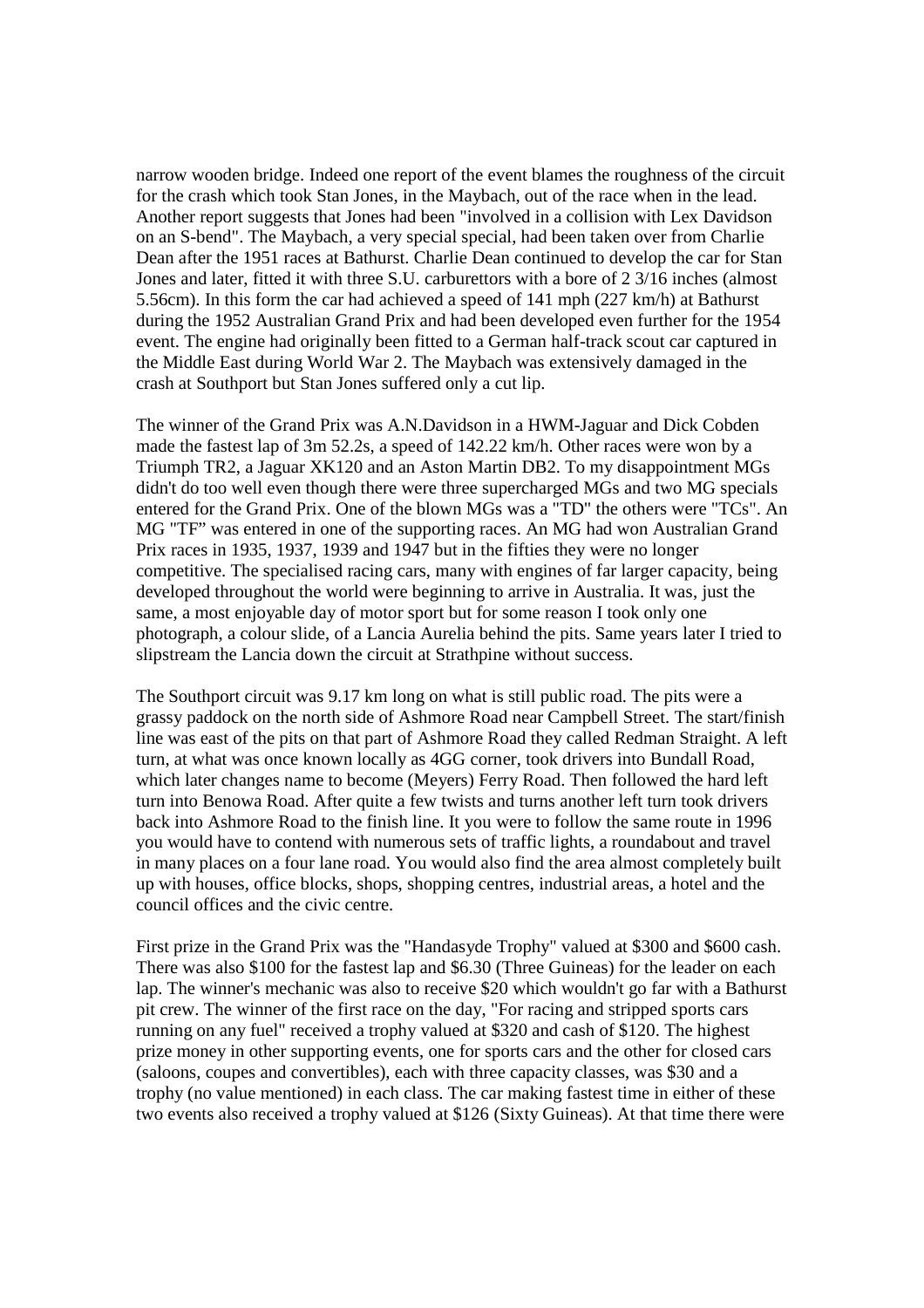no big sponsors, no big prizes and true sports cars were mostly driven to the circuit, raced and driven home again.

Despite any drawbacks the Grand Prix circuit at Southport may have had it was used again the following year. On this occasion it was classified as the "Queensland Road Racing Championship" and was held on November 6th, 1955.



Once again I arranged my holidays, and accommodation at St Leonards Guest House at Coolangatta, to allow me to be a spectator. Another resident at the guest house took a series of quite good photographs and kindly allowed me to have copies made for my album. In a number of them there is a background of tall trees which were cut down several years ago to allow for the construction of the Southport Park Shopping Centre. The centre is located at the corner of Ferry Road and Benowa Road and was called Courier Mail Corner.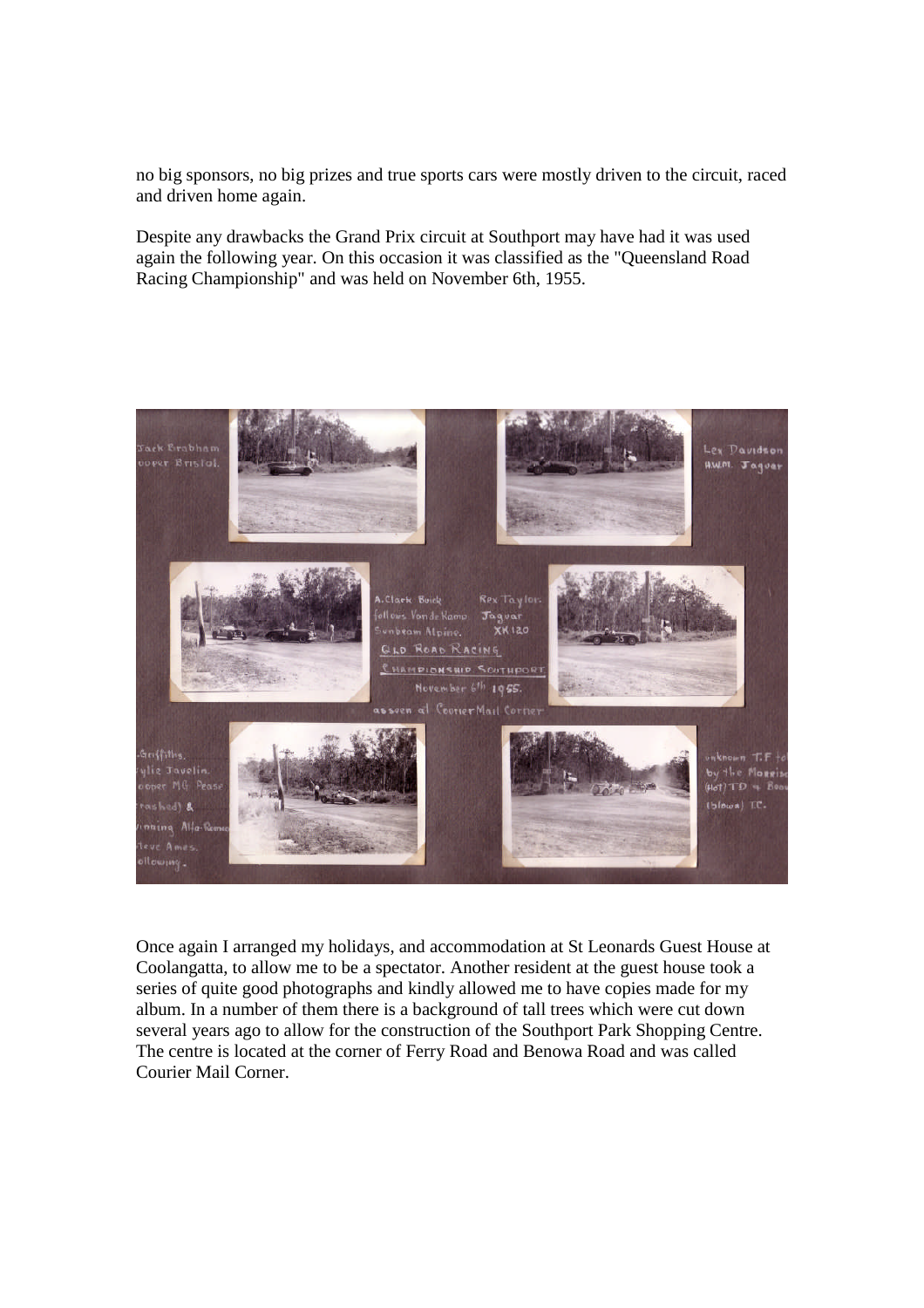

Since that time two commemorative runs around the old circuit have been organised. The first, arranged by Terry Gilltrap, took place as part of the 1984 "Tropicarnival" activities and was reported on in the "Gold Coast Bulletin" of Friday October 19, 1984. The report included a photo of Jack Brabham leaving the starting line. He retired on lap four with mechanical problems. Another photo shows Davidson in the HWM-Jaguar, at the then called Courier Mail Corner, about to pass an Austin Healey. There is also a description of a drive around the circuit by a motor sport writer using the pen name of "Filgray". The second commemorative run took place on Sunday, September 24, 1989. The event, called the "CALTEX CLASSIC" was supported by Caltex, the Brisbane and Gold Coast City Councils and the RACQ. Over 100 cars took part in the run from Brisbane. After a civic welcome by the Mayor of the Gold Coast the cars were flagged off for a few laps of the circuit and assembly for public display on the esplanade at Southport. The 1954 GP winning Davidson HWM-Jaguar now with an all enveloping body and owned by R. Haugh, was on display. The Ford V8 Special which came home third driven in the GP by K. Richardson was also present. This car, rumour says, is more a replica than an original. It was entered in the run by R.Webb. The Riley Imp on display had been driven in one of the races supporting the GP by G. Downing and was entered in the run by G. Mackay. Both the Riley and the original Ford V8 Special were regular competitors in motor racing in Queensland in the nineteen fifties. A number of the same type of sports cars which had raced in supporting events to the 1954 Grand Prix were represented in the Caltex Classic. They included Triumph TR2s Austin Healeys, Aston Martin, Jaguar XK120 and "TC",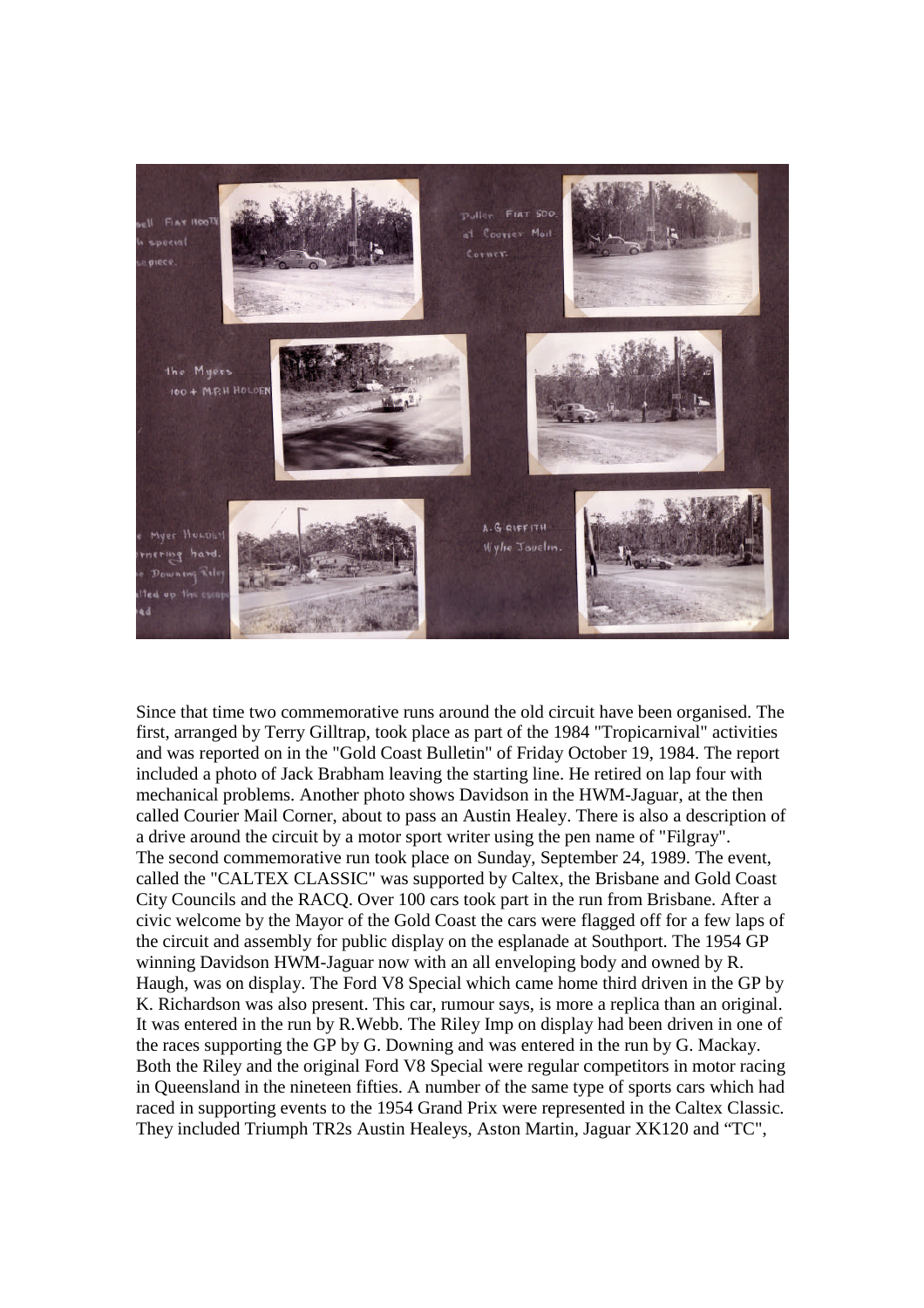"TD" and "TF" versions of the MG breed. It was an impressive gathering but not widely reported in the local press.

I made at least two trips back to Maryborough after being transferred to Toowoomba. The first trip on June 11 and 12, 1955 was made via Brisbane and took four and a half hours for the 304 km. It was 189 miles in those days. The return trip was a bit quicker as it took six minutes under the four, hours on a road considerably different to the present highway, which is divided in places and has no gravel stretches. The second trip began on the Friday, July 9 just after 1 pm. and was again made via Brisbane. I left Brisbane at 3.05 pm. and got to Maryborough at 7.35 pm in time to get showered and dressed to take a young lady, who had been a regular dancing partner, to the Post Office Ball. The return trip on the following Monday took 3 hours and 10 minutes to Woodford, for a quick visit to see my parents, and a further 1 hour 50 minutes to arrive in Toowoomba in plenty of time to start work at 3 pm.

The longest trip taken in the "TF" was as far north as the Atherton Tablelands in North Queensland. A detailed itinerary for the trip had made out but it came very quickly to grief when I pranged the car in the 1955 Telegraph Rally on the first week end of my holidays. The trip scheduled to start on October 4 did not begin until October 14 after the damage had been repaired.

Most of the way it was a solo trip but on the way north a male hitch hiker was picked up just outside of Maryborough and taken as far as Rockhampton. The Route taken was up the Bruce Highway (Hwy 1) as far as Rockhampton (646 km if Bundaberg and Gladstone are bypassed) and then 278 km west to Emerald to visit friends of past years. The distances vary depending on which oil company map is used. Then followed the trip north to Charters Towers, another 483 km to see my mother and sister. The road from Emerald to Charters Towers had been upgraded a little since my trip in the "TC" and the improved suspension of the "TF" made for a more comfortable ride. A few days in Charters Towers were followed by a trip to Townsville (130km) and then a further 349 km to Cairns. From Cairns the scenic highlights of the hinterland are readily accessible. After a night in Cairns I took a trip up the range to Kuranda for a visit to the Barron Falls. The drive offers a delightful scenic view of the Cairns suburbs, the surrounding cane fields, the beaches and the Pacific Ocean beyond. I had previously seen the falls from the train, one drawn by a steam locomotive back in 1942, on the regular service from Cairns to Chillagoe and Mungana. The train ride up the Barron Gorge, past the Stony Creek and Barron Falls, to Kuranda Railway Station, and its renowned gardens and greenery, is now of course a regular tourist service. Few first time visitors to Cairns omit them from their itinerary. I walked down the railway line to the falls after a chat to the Kuranda Station Master. At the time the stairs to the bottom of the falls were still useable and in response to my question "How many steps are there?" he replied "Three hundred on the way down and three thousand on the way up!" Having descended to the bottom of the falls, admired the view and taken some photographs I began the climb back up. I didn't count the steps either way but coming up I understood fully what he meant and realized why there were seats provided at every small flat rest area. I then took a drive up the Gillies Highway and stayed overnight at the guest house at Lake Barrine one of the two famous crater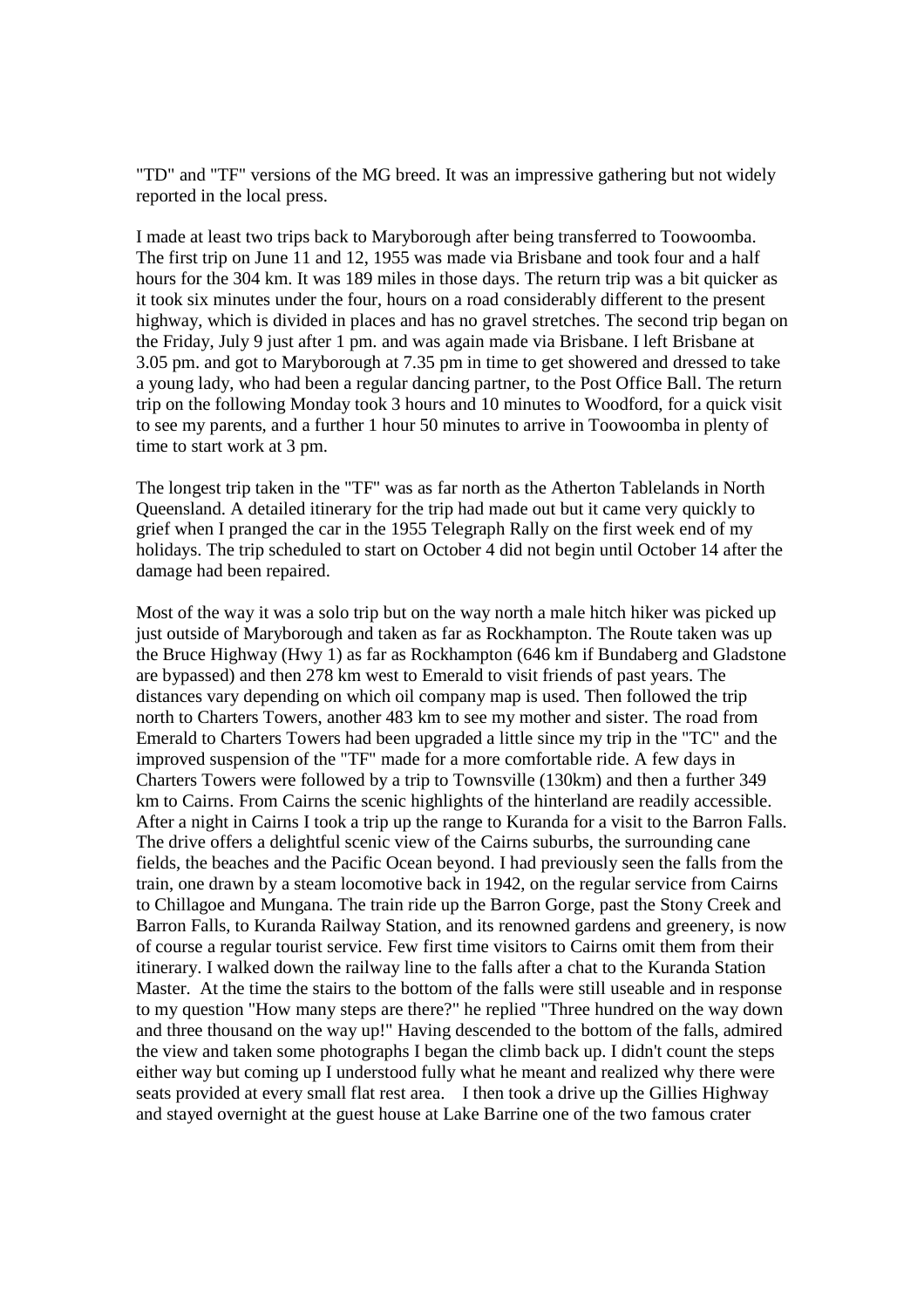lakes on the tablelands. In the evening after supper another visitor invited me and two other guests, to join him for a row on the lake. In the still of the evening we tried out the echo from the tropical rain forest surrounding the lake. We couldn't see any pythons on the rock where they were reputed to sun themselves. In truth the sun was almost gone. In the morning I awoke to the chorus of the birds which was so delightful I got up and went for a walk in the forest. They were readily heard but not easily seen. I also saw for the first time the two giant kauri trees which grow nearby. At some time since that visit in 1955 a viewing platform has been provided which gives the lookers and photographers a better vantage point. The main building was no longer a guest house when I visited the area in 1983 but it still catered for the tourist trade by selling souvenirs. In 1983 a boat trip was taken to see Python Rock on the far side of the lake and to watch the scrub turkeys come down to the edge of the lake to be fed.There were no pythons on the rock but we did get at very close look at a python. The skipper of the cruise boat caught a python which was trying to make a meal of some young ducklings and took him aboard in a large garbage bag with a secure lid. Before releasing him into the water near Python Rock he held him up for the photographers to take pictures. After leaving Lake Barrine on my 1955 trip I visited nearby Lake Eacham, The Crater, the Curtain Fig Tree and the Millstream Falls all of which are on the tourist trail. After a side trip to the Tully Falls and gorge and the Millaa Millaa Falls I took the Palmerston Highway down the range to rejoin the Bruce Highway. There was a short pause to view the scenery from Crawfords Lookout.

Back at the Bruce Highway junction I turned south and headed for home via Townsville, Charters Towers, Emerald, Rockhampton and Maryborough . Certainly the loneliest part of the trip was the inland section of 481km between Charters Towers and Emerald. Even then there was a further 279km of not very good road to Rockhampton. Whether it was any worse at the time than the notorious Sarina to Marlborough section of the recommended road from Townsville to Rockhampton is open to question. The bad section was not part of the designated Highway 1 which was to be constructed closer to the coast. At the time there were no service stations on the 273km section and it was mostly unsealed with a number of low level bridges which flooded and held up traffic in the wet season. One of the streams, Funnel Creek, was the setting for a double murder in later years. A map dated as late as July 1983 still shows the section of Hwy1, which saves 39km and is closer to the coast, as "under construction". When completed it was fully sealed and until that time the RACQ never recommended Highway I for travelers between Marlborough and Sarina. The new road parallels the railway for part of the journey and near the small hamlet of Clairview offers a view of Broad Sound. It isn't a bad view at high tide but at low tide there is an awful lot of beach, of sorts, as the tidal range of nine metres is one of the highest on the Australian coast.

On the return trip, Gladstone was again bypassed. On the outskirts of the small township of Bororen I stopped to pick up two Canadian nurses who were hitch hiking around the east coast of Australia. We ate a picnic lunch on the banks of the Kolan River, at a spot now covered by the waters of Monduran Lake which resulted from the damming of the river. There are lots of small townships in Queensland like Bororen but in days long gone the local baker was famous for his pies. In the days when the prestige train to North